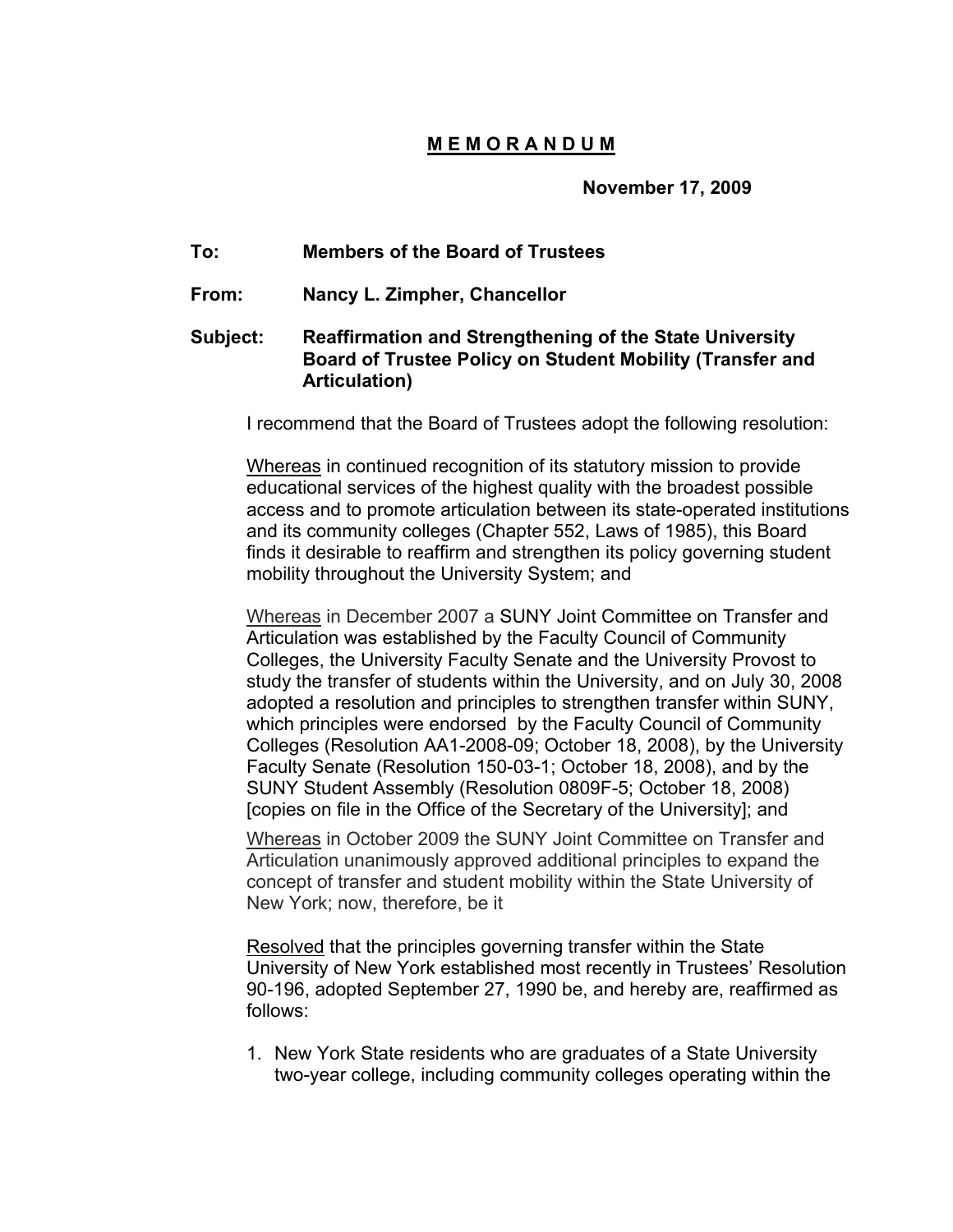program of the University, and who possess an Associate in Arts (A.A.) or an Associate in Science (A.S.) degree, shall be guaranteed an opportunity to continue their education on a full-time basis at a baccalaureate campus of the University; and

- 2. Graduates of two-year colleges within SUNY with an A.A. or an A.S., when accepted in parallel programs at baccalaureate campuses of the University, shall be accorded full junior status and be given the opportunity to complete the requirements for a bachelor's degree within four additional semesters of full-time work; and
- 3. Graduates of two-year colleges within SUNY, when accepted with junior status within parallel programs at baccalaureate campuses of the University, shall be granted full credit for general education courses taken and not be required to repeat successfully completed courses with similar curricular content; and
- 4. Only those admissions requirements to institutions or to particular programs applicable to continuing and returning students shall be applied to SUNY A.A. and A.S. transfer students; and
- 5. These transfer students shall be accorded, as far as possible, opportunities in areas such as housing, advisement and registration comparable to those of returning and continuing students; and
- 6. Baccalaureate campuses of SUNY in their enrollment planning shall give priority to A.A. and A.S. graduates of the State University and City University of New York over other transfers; and
- 7. Academic decisions on admissions for such transfer students shall be based solely on their previous collegiate record; and
- 8. Baccalaureate campuses in making these admissions' decisions shall pay particular attention to applications from A.A. and A.S. transfer students from their region who cannot relocate to another part of the State; and, be it further

Resolved that this Board endorses the following additional principles approved by the SUNY Joint Committee on Transfer and Articulation:

1. Students transferring within the State University of New York will be treated by their receiving institution in the same way as native students of that institution for all academic purposes.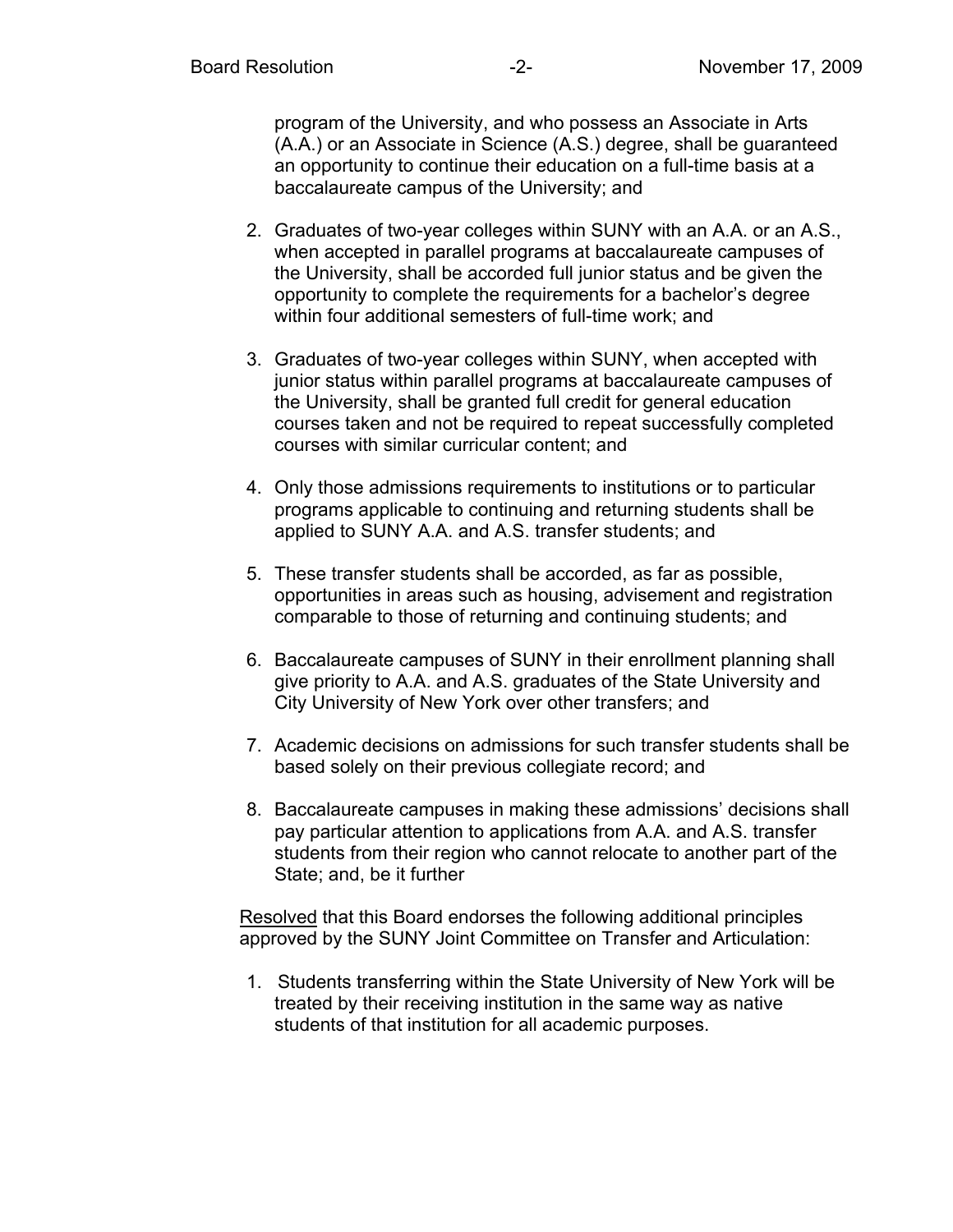- 2. Students transferring without a SUNY A.A. or an A.S. degree will receive full credit for general education courses successfully completed (i.e., for which credit was awarded at the prior institution) as well as for all other first- and second-year courses generally offered at SUNY four-year institutions, and will not be required to repeat successfully completed courses with similar curricular content. They will also receive credit toward the major for all successfully completed first- and second-year courses with similar curricular content offered at that SUNY four-year institution.
- 3. Students transferring with a SUNY A.A. or an A.S. degree will have junior status when accepted into a parallel program at a SUNY fouryear institution. These students will receive full credit for general education courses successfully completed (i.e., for which credit was awarded at the prior institution) as well as for all other first- and second-year courses generally offered at SUNY four-year institutions, and will not be required to repeat successfully completed courses with similar curricular content. They will also receive credit toward the major for all successfully completed first- and second-year courses with similar curricular content offered at that four-year institution.
- 4. Students transferring from one SUNY two-year institution to another will receive full credit for general education courses successfully completed (i.e., for which credit was awarded at the prior institution) as well as for all other first- and second-year courses generally offered at SUNY institutions, and will not be required to repeat successfully completed courses with similar curricular content.
- 5. Students transferring among SUNY four-year institutions will receive full credit for general education courses successfully completed (i.e., for which credit was awarded at the prior institution) as well as for all other first- and second-year courses that are generally offered at SUNY four-year institutions. Students will not be required to repeat successfully completed courses with similar curricular content. They will also receive credit toward the major for all successfully completed first- and second-year courses with similar curricular content offered at the destination four-year institution.
- 6. Students transferring among SUNY four-year institutions may also transfer 300/400-level courses among institutions, subject to a transcript evaluation by the departmental or college faculty in the major program in which the student enrolls. The extent to which such courses fulfill requirements toward the major and the degree will be subject to established major requirements and campus residency requirements.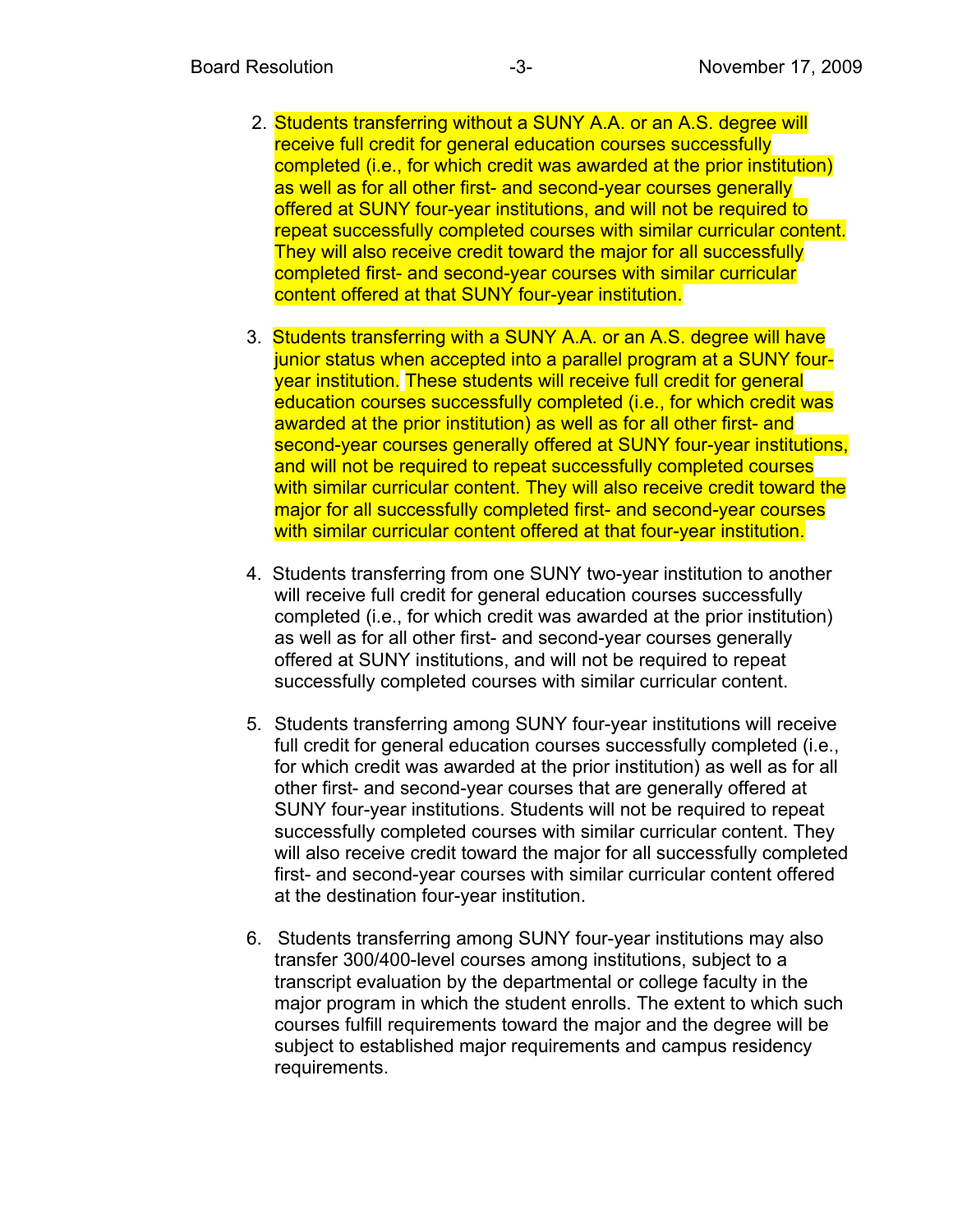- 7. Students transferring from a SUNY four-year institution to a two-year institution will receive full credit for general education courses successfully completed (i.e., for which credit was awarded at the prior institution) as well as for all other first- and second- year courses that are generally offered at SUNY institutions, and will not be required to repeat successfully completed courses with similar curricular content.
- 8. Students transferring into any SUNY institution will receive a transcript evaluation as close to the time of admission as possible, but no later than payment of their enrollment deposit or upon request. The transcript evaluation will detail how their prior courses will be accepted in transfer and credited toward the selected major. At the time of the evaluation of credits, and in the event that credits are not considered transferable, students will be notified of their right to appeal such credit evaluation through a process that is transparent and easily accessible. The Provost of the State University of New York will make the final decision in the appeal process. Unless conclusive evidence demonstrates otherwise, first- and second-year undergraduate courses successfully completed at one SUNY institution will transfer with full credit to other SUNY institutions.
- 9. Any SUNY institution may appeal another SUNY institution's refusal to award credit for one or more of its courses. The appeal will be reviewed by a faculty-led committee. The committee will make a recommendation to the Provost of the State University, who will make the final decision in the appeal process. Final decisions that support acceptance of credits for courses successfully completed will result in such courses being added to the SUNY-wide database of equivalent courses; and, be it further

Resolved that the Chancellor, or designee, be and hereby is, authorized to amend the "Guidelines for the State University of New York Transfer Policy," approved in Trustees' Resolution 90-196, dated September 27, 1990, to incorporate the additional principles of the SUNY Joint Committee on Transfer and Articulation and to implement, beginning with fall 2010, the reaffirmed and strengthened policy on student mobility within the University, including provisions for a student and institutional transfer appeal process.

## **Background**

The Board of Trustees has a long-standing commitment to facilitating student transfer between two- and four-year institutions, having approved several policies over the years to expand access and service to New York A.A. and A.S. degree graduates. In light of emerging interest in aligning P-12 with